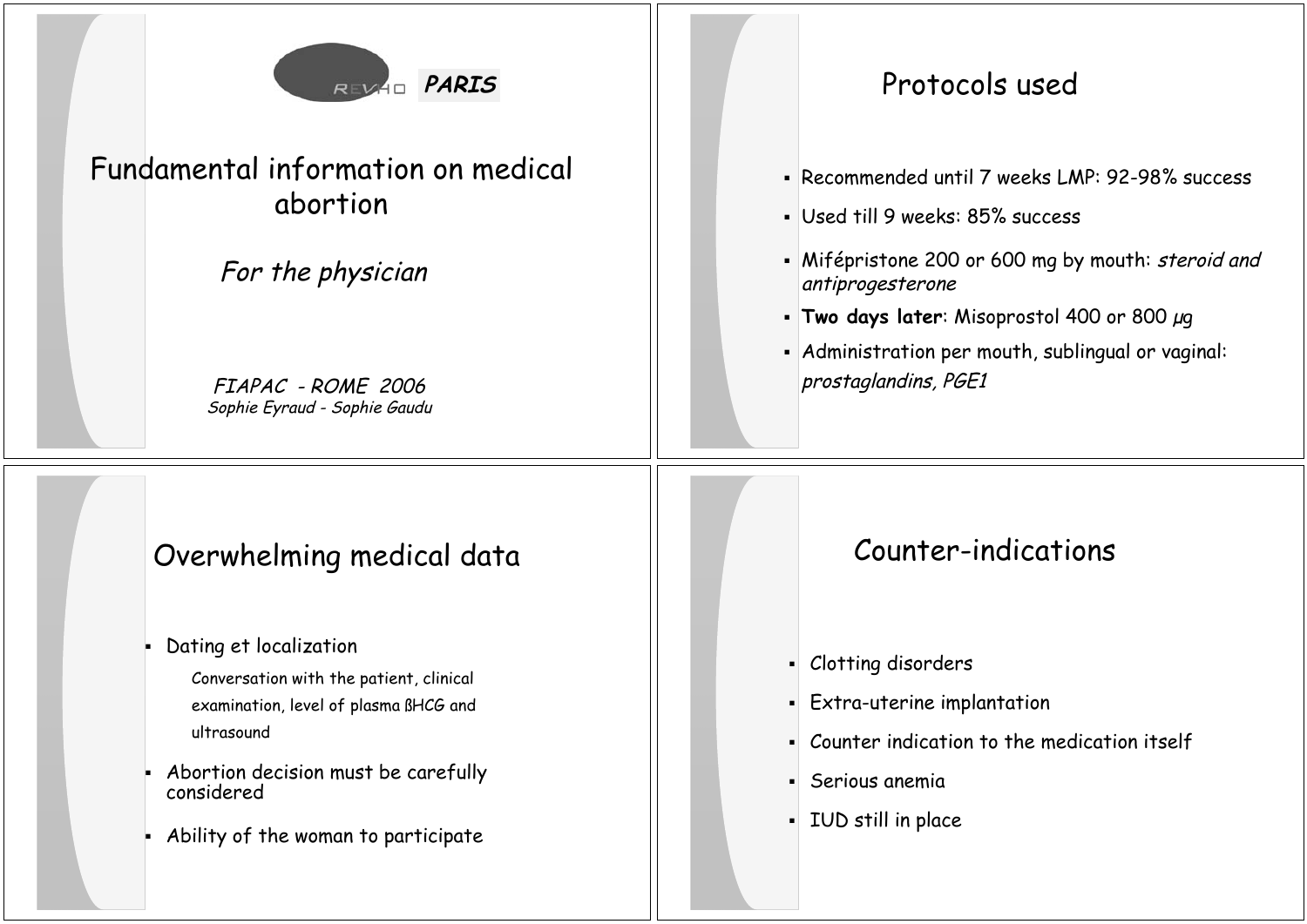## Psycho-social counter indications

- $\textcolor{red}{\bullet}$   $\mid$  Explanations not understood
- Ambivalent patients
- $\textcolor{orange}\blacksquare$  Patient living in poverty
- Obstacles to subsequent emergency treatment
- $\textsf{\textbf{I}}$  Impossibility of holding a follow-up visit

#### CHOOSING THE METHOD

#### **ADVANTAGES AND DISADVANTAGES**

medical abortion / versus surgical abortion

#### **CHOICE OF LOCATION**

home versus / versus hospital

- •Early, from 4 weeks LMP
- Until 7 or 9 weeks LMP
- •Success 95-98%
- Evacuation may require from few hours till two days
- •Bleeding sometimes lengthy
- •Pain ++
- •Follow-up +++
- The patient controls the treatment
- **Medical abortion Surgical abortion**
	- From 6-7 weeks LMP
	- later till 14-22 weeks LMP
	- Success = 99%
	- Local or general anesthesia
	- Quick evacuation
	- Bleeding is controlled
	- Pain +
	- Follow-up +
	- The doctor controls the treatment

## Choice of location

#### **Home**

Stage < 7weeks LMP Distance home hospital < 1 h Closest relative recommended Privacy and autonomy

#### **Hospital**

Stage > 7weeks LMP possible Medical staff comforting Pain treatment Better if alone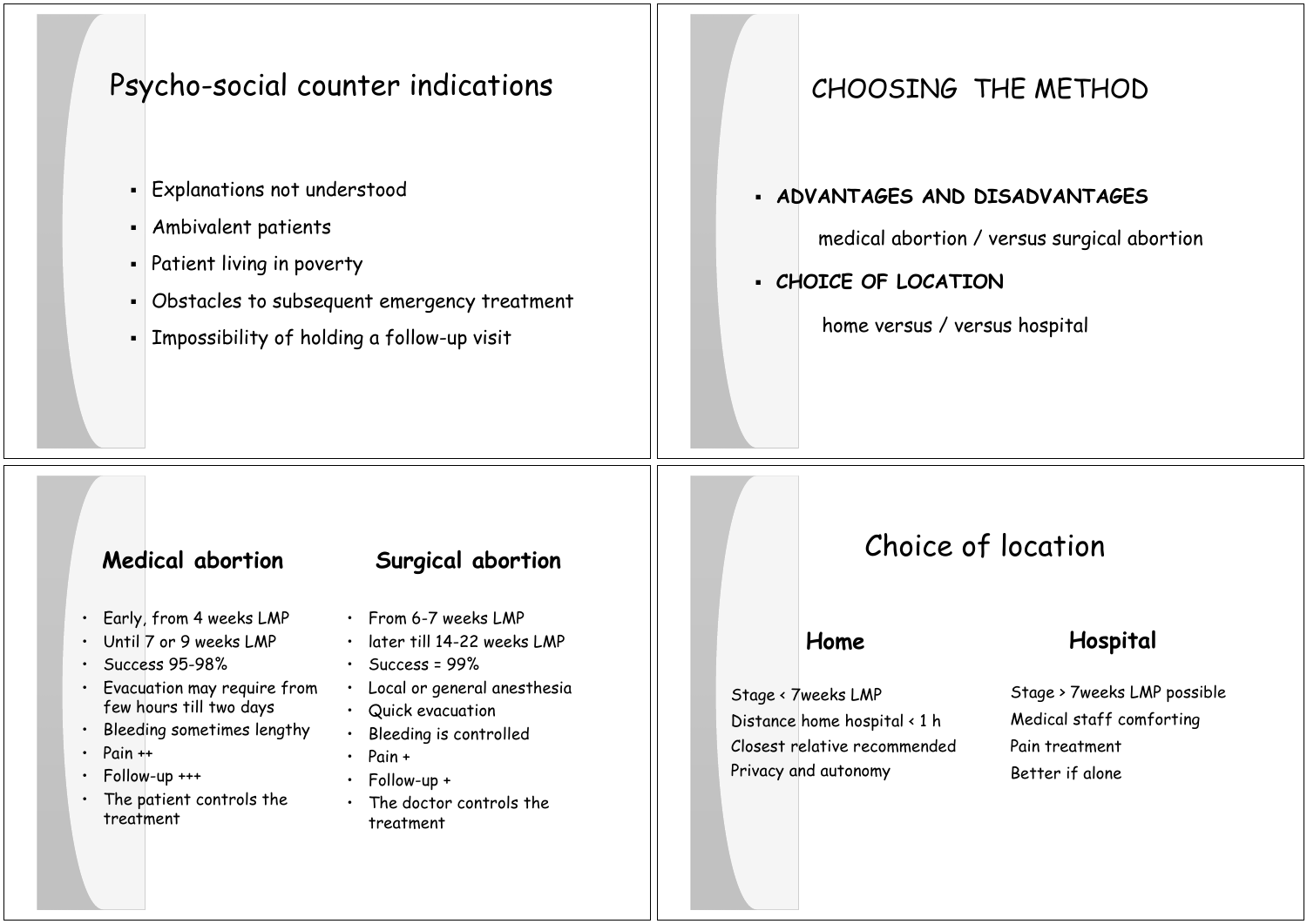#### Clinical scenarios

- The patient has already settled on the medical method
- The patient has chosen abortion but not the method
- The patient is ambivalent concerning the continuation of the pregnancy
- The patient changes her mind on which method to use
- The patient wants to keep the abortion a secret

# Effects expected from the method

- Bleeding and sac's evacuation
- Pain
- Gastro intestinal problems
- Fever and headaches

# Determination of effectiveness Fig. 1.1 Complications

- Conversation with the patient and clinical examination
- Drop of ß HCG
- Ultrasound

- Evolutive pregnancy 1 to 2,5%
- Hemorrhage 0,3 to 2,6%
- Incomplete abortion 2 to 5%
- Infections: rare ! 0,1% to 0,9%

Failure of the method: any outcome that leads to surgery

From « IVG médicamenteuse » P. Faucher & D. Hassoun 2005